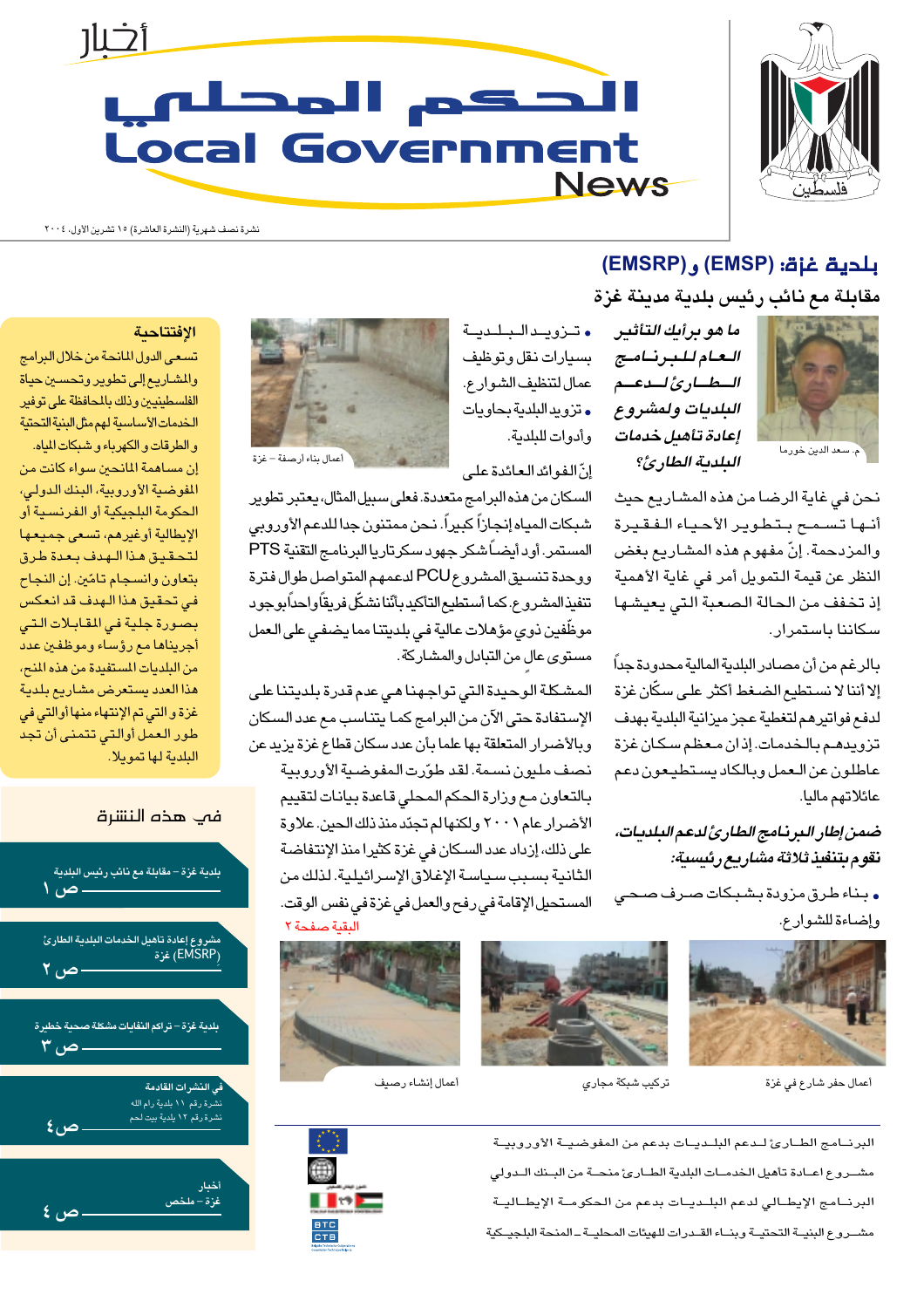#### مشروع إعادة تأهيل الخدمات البلدية الطارئ (EMSRP) / غزة

يستجيب البرنامج إلى حالة الطوارئ الحالية الناتجة عن تدمير البنية التحتية والمؤسساتية من قبل إسرائيل والتي أدت إلى تدمير خدمات البلدية الأساسية أيضا. وبهدف تخفيف معاناة المواطنين في قطاع غزة، قامت اللجنة التوجيهية بتخصیص مبلغ قدره ۳٫۷٦ ملیون دولار أمریکی لقطاع غزة لعام ٢٠٠٤، وقد تم صرف نفس القيمة لعام ٢٠٠٣ حيث وزعت الموازنة لهيئات الحكم المحلي (LGU) بمبالغ تتناسب مع عدد السكان المستفيدين من المشاريع.

وبما أن البرنامج يعتمد على احتياجات المواطنين، قامت هيئات الحكم المحلي بتنظيم لقاءات مع المواطنين لتحديد المشاريع المطلوبة وتقليصـها إلى مشـاريـع مـوزعـة جـغـرافـيـاً علـى القرى والمدن لتغطى أكبر عدد ممكن من

المستفيدين. غطت هذه المشاريع في العام ٢٠٠٣ الاحتياجات الأساسية لقطاعات مختلفة مثل الصحة العامة والبيئة، الكهرباء وإنارة الشوارع، الطوارئ ومعالجة النفايات، الإدارة العامة وقطاعات أخرى مثل الماء والصرف الصحي والشوارع، إلخ.

وبالتعاون مع المستشار التقني المحلي، قامت وحدة تنسيق المشروع (PCU) بإجراء مسح لتقييم رضى المستفيدين وهيئات الحكم المحلي من المشروع. كانت نتائج هذا المسح مشجعة جداً حيث أظهرت بأن هذه البرامج تستجيب للإحتياجات الأساسية لهيئات الحكم المحلى والتى تهدف إلى تحسين الخدمات المقدمة للمواطنين والحفاظ عليها.»

«للبرنامج مكونات أخرى ألا وهي خلق فرص عمل

للمواطنين حيث تم خلق ٣٤,٢٥٠ يوم عمل. أما العنصر الآخر للبرنامج فهو تعزيز قدرات هيئات الحكم المحلي في عمليات الشراء وعرض العطاءات بشكل مميز كما لوحظ ذلك من خلال زيارات وحدة تنسيق المشروع لهذه الهيئات. كما تحسنت أيضاً القدرات التقنية والإدارية المالية لها وذلك من خلال تنظيم التدريب وورشات العمل العديدة والتى تم من خلالها تبادل ومشاركة الخبرات. كما قام كل من وحدة تنسيق المشروع والمستشارين المختصِّين بالتدريب المستمر (تدريب في الموقع) لطواقم الهيئات وذلك خلال تنفيذ البرامج. ومع أن الشعور واضح بالإمتنان والتقدير المتميز لهذا البرنامج فإن احتياجات هيئات الحكم المحلى الأساسية لاتزال كبيرة.»

#### مقابلة مع نائب رئيس بلدية مدينة غزة – م. سعد الدين خورما (بقية)

>>> مما يفرض علينا تزويد خدمات إلى فئة السكان «الجديدة». على أي حال، فإن معيار

> اختيار البرامج المعتمدة على عدد السكان غير كاف. لذلك عند تطبيق برامج في مدينة غزة من المهم الأخذ بعين الإعتبار التمويل لمدة ثلاث سنوات بالأخص في المناطق الريفية. ضمن إطار مشروع إعادة تأهيل الخدمات البلدية الطارئ بتمويل من البنك الدولي، قمنا بتطويربرنامج مثير للإهتمام والذى يعتمدمبدأ المشاركة. حيث تمثّل خمسة





وعشرون لجنة حيّ محليّة جميع السكان ،حيث تساعد هذه اللجان المحلية بشكل كبير بتفهم

وتقييم الصعوبات التي تواجه السكّان. في الإجتماعات التقنية، نقوم معاً بتحضير قائمة

مختصرة من الاحتياجات والأولىوات بالاعتماد على قائمة رئيسية زوّدت من قبل



اللجان الخمسة والعشرون (كلٌ لجنة تقيّم حاجات سكانها الخاصة). نحن في حالة طوارئ، لذلك

نعمل بالتعاون مع هذه اللجان لتحديد المشاكل ومحاولة حلها بشكل جماعى. هذا

المفهوم من الديمقراطية المباشر والمرن جداً مصـحوب بـالعمل الدائم مـع هؤلاء اللجان والتى توضّح أهمية إختيار بعض المشاريع عن غيرها. تشكل هذه العملية الديمقراطية منطلقا ممتازا إذ تعى كل لجنة

أولسويسات الآخسريسن وتحترمها. حتى أننا تفاجأنا بأن مطالب اللجان كانت معقولة جدا. هذه البرامج متميزة حقاً ويمكن أن يكون التطبيق أسرع من خلال تبسيط الإجراءات وإبقاء الشفافية المطالب فيها من قبل

البلديات والممولين.

بالإضافة إلى ذلك، فإنه من الهام التخطيط مسبقاً لمعرفة قيمة التمويل المخصصة للمشاريع. علماً بأننا نودّ الحصول على فرصة الدفاع عن مشاريعنا أمام صنّاع القرار والذي لم يتم تطبيقه حتى الأن.»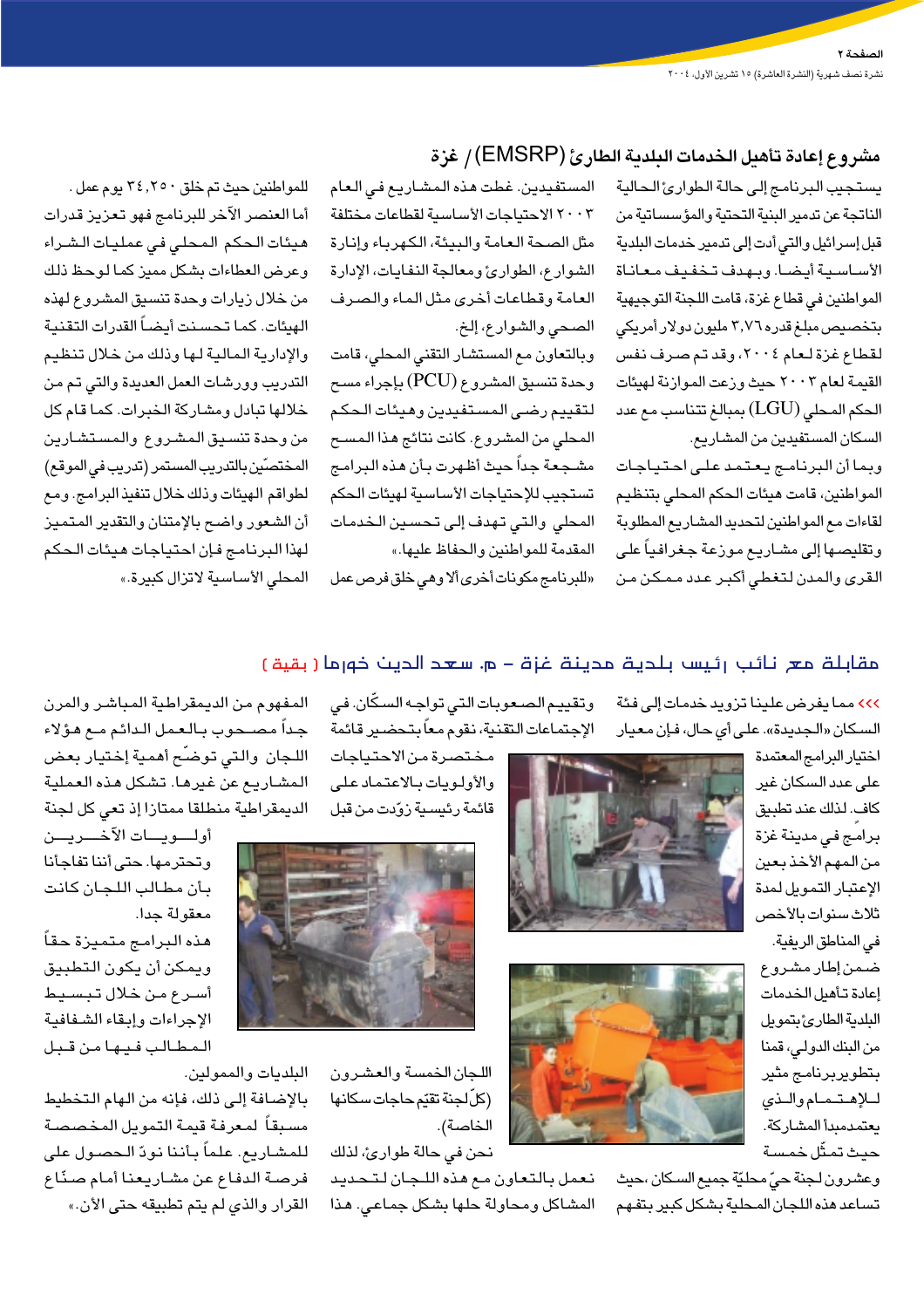#### بلدية غزة

تراكم النفايات – مشكلة صحية خطيرة تضع بلدية غزة الأمور المتعلقة بالبيئة والصحة العامة فى سلم أولويات اهتماماتها. إذ يوضح المهندس المعماري



د. نهاد المغنى (مساعد رئيس البلدية للتخطيط الحضري والتنظيم) «بأن مشكلة تراكم النفايات فى المناطق السكنية داخل المدينة هي من إحدى المشاكل البيئية الـخطيرة التي نعاني منـها. حيث يصل معدل جمع النفايات إلى ٥٥٠ طن يوميا إلا أن هنالك ما يقارب من ٦٠٠,٠٠٠ طن من النفايات الصلبة المتجمعة داخل المدينة في محيط لا يزيد عن ٥ ٤ كم مربع. ويكلف نقل كل طن منها ٣ دولار، هذا عندما نتمكن من الوصول إلى مكب النفايات.»

ويشير د. المغنى بأن هذا الوضـع غير طبيعى وناتج بطبيعة الحال عن الإغلاقات ويؤدى إلى نتائج وخيمة وإلى وقت أطول من أجل الوصول إلى مكب النفايات بحيث أنه يجب على الشاحنات سلوك طريق أخر أطول بأربع مرات من الطريق الأصلى. إضافة إلى ذلك، يمر هذا الطريق عبر مناطق زراعية غير صالحة لحركة سير المركبات. هذا وأدى هذا الإغلاق المحكم للطريق المؤدي إلى مكب النفايات إلى تدهور حالة مركبات النقل وزيادة استهلاكها للوقود وتكاليف الصيانة والحفاظ عليها.

إن المشاكل العديدة المشار إليها توضح

بشكل أساسى الحاجة إلى نقل موقع تجميع النفايات وشراء شاحنة نقل جديدة وتوفير الصيانة اللازمة والوقود للشاحنات المتوفرة حاليا. ويضيف المهندس «لدى البلدية حاليا ٢٥ مركبة تجميع نفايات، إلا أننا بحاجة إلى ١٦ واحدة أخرى. وهنالك حاجة ماسة لتوفير قطع غيار ومواد تشغيل بقيمة ٣٠٠,٠٠٠ دولار. أما بالنسبة إلى النفايات السامة، مثل نفايات المستشفيات، فإننا نقوم بفصلها ووضعها داخل خزانات خاصة لتجنب تلوث المياه



الجوفية. لهذا فإن البلدية تخطط إلى تطوير مكب للنفايات مستقبلأ وتوسيعه بحوالى ٦٠ دونما وتوفير جميع الإجراءات التقنية والبيئية اللازمة لذلك.»

ويرتبط الوضع المالى للبلدية بكل هذه الأمور وبقدرتها على دفع رواتب الموظفين. «هنالك ما يقارب ١٨٨٠ موظف يعملون في البلدية، منهم ٤٠٠ عامل فى قسم النظافة. ونحتاج إلى ما يقارب ٢٠,٠٠٠ شيكل شهريا لتغطية الرواتب المترتبة على ذلك. تخصم عادة



تكاليف خدمة النظافة والتي تصل إلى دولارين (٨٫٨ شيكل) شهرياً لكل منزل من فاتورة المياه والضرائب. إلا أن نصف أل ۰۰,۰۰۰ مواطن فقط هم من بمقدورهم الدفع مقابل هذه الخدمات. مما يترتب عليه حاجة البلدية إلى المساعدة والدعم من اجل تغطية رواتب الموظفين بهدف خدمة المواطنين وتقديم هذه الخدمة الأساسية لهم.» لقد أدت الإغلاقات واجتياحات الجيش الإسرائيلي المستمرة إلى إنخفاض دخل البلدية بشكل كبير.

كما وتحاول البلدية إكمال مشاريع تطوير البنية التحتية للطرقات والصرف الصحى بدعم من الممولين. ويوضح نـهاد الـمـغـني، «نـدرس حـاليـا كيفية استخدام والاستفادة من حجارة البيوت المدمرة والبنايات لبدء مشروع ترميم. كما تهتم البلدية أيضا بتطوير برامج ثقافية وخصوصا للأطفال من خلال مراكزها الثقافية الحديثة ومن خلال



برامج التوعية الثقافية والتى تصل تكلفتها إلى ٣٠,٠٠٠ دولار سنويا.»

<mark>ڦاليري کلود</mark>